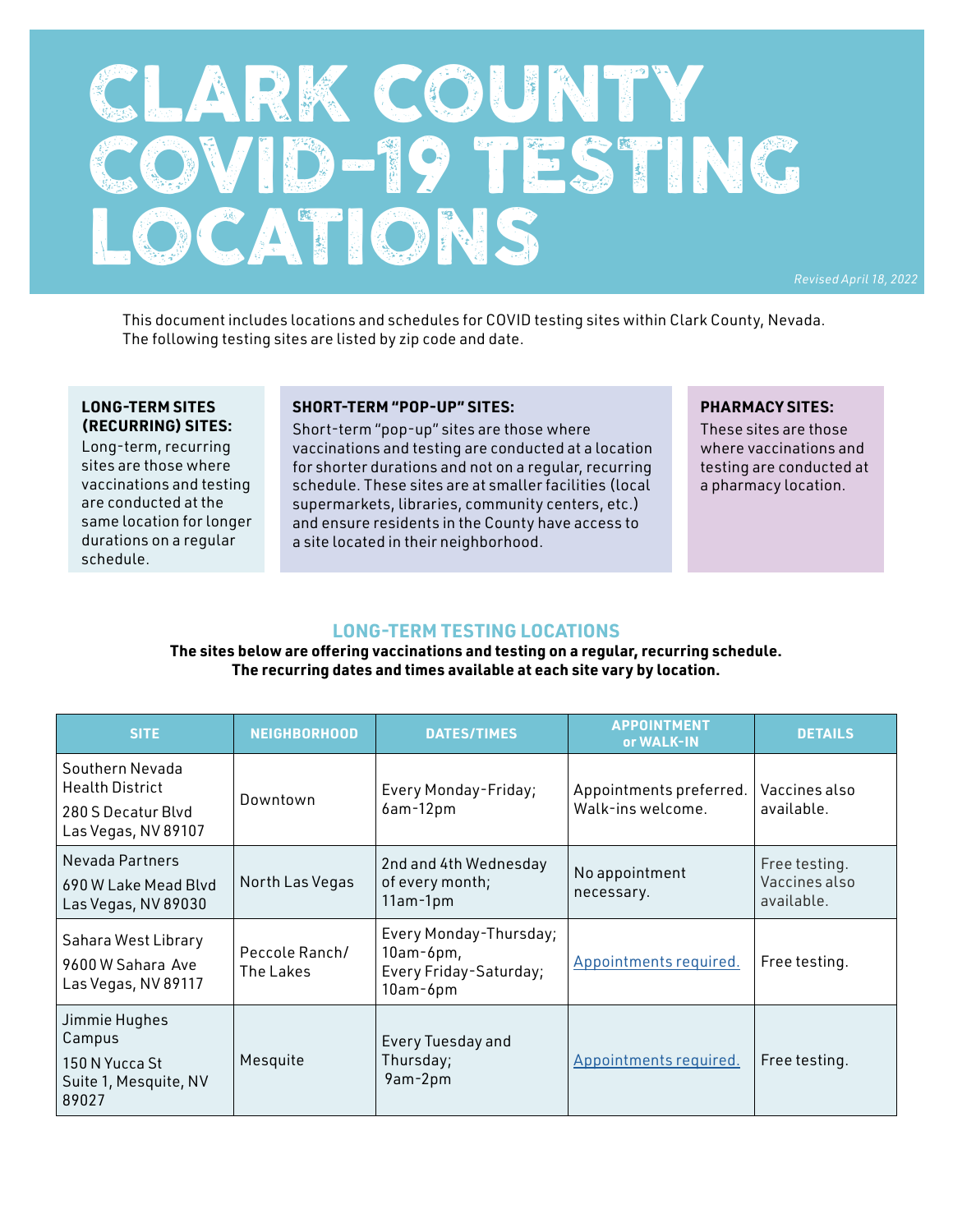| <b>SITE</b>                                                                                            | <b>NEIGHBORHOOD</b>  | <b>DATES/TIMES</b>                                                          | <b>APPOINTMENT</b><br>or WALK-IN | <b>DETAILS</b> |
|--------------------------------------------------------------------------------------------------------|----------------------|-----------------------------------------------------------------------------|----------------------------------|----------------|
| Windmill Library<br>7060 W Windmill Ln<br>Las Vegas, NV 89113                                          | Southwest            | Every Monday-Thursday;<br>$10am-6pm,$<br>Every Friday-Saturday;<br>10am-6pm | Appointments required.           | Free testing.  |
| <b>Enterprise Library</b><br>8310 S Las Vegas Blvd<br>Las Vegas, NV 89123                              | Paradise             | Every Monday-Thursday;<br>$10am-6pm,$<br>Every Friday-Saturday;<br>10am-6pm | Appointments required.           | Free testing.  |
| Sunrise Library<br>5400 E Harris Ave<br>Las Vegas, NV 89110                                            | Sunrise              | Every Monday-Friday;<br>10am-6pm                                            | Appointments required.           | Free testing.  |
| <b>Whitney Library</b><br>5175 E Tropicana Ave<br>Las Vegas, NV 89122                                  | Whitney              | Every Monday-Friday;<br>10am-6pm                                            | Appointments required.           | Free testing.  |
| West Las Vegas Library<br>951 W Lake Mead Blvd<br>Las Vegas, NV 89106                                  | Downtown             | Every Monday-Friday;<br>10am-6pm                                            | Appointments required.           | Free testing.  |
| Aliante Library<br>2400 Deer Springs Way<br>North Las Vegas, NV<br>89084                               | North Las Vegas      | Every Monday-Friday;<br>11am-6pm                                            | Appointments required.           | Free testing.  |
| OptimuMedicine<br>5010 S Decatur Blvd<br>Suite G&H, Las Vegas,<br>NV, 89118                            | Southwest            | Every Sunday-Friday;<br>9am-4pm                                             | Appointments required.           | Free testing.  |
| <b>CSN: Charleston</b><br>Campus<br>6375 W Charleston Blvd<br>Las Vegas, NV 89146                      | <b>Spring Valley</b> | Every Monday-Thursday;<br>$12 - 4pm$                                        | Appointments required.           | Free testing.  |
| CSN: Henderson<br>700 College Dr<br>Henderson, NV 89002                                                | Henderson            | Every Monday-Thursday;<br>$12 - 4pm$                                        | Appointments required.           | Free testing.  |
| CSN: North Las Vegas<br>3200 E Cheyenne Ave<br>North Las Vegas, NV<br>89030                            | North Las Vegas      | Every Monday-Thursday;<br>$12 - 4pm$                                        | Appointments required.           | Free testing.  |
| Laughlin Library<br>2840 Needles Hwy<br>Laughlin, NV 89029                                             | Laughlin             | Every Monday,<br>Wednesday, Friday;<br>9am-2pm                              | Appointments required.           | Free testing.  |
| <b>Clark County</b><br><b>Government Center</b><br>500 S Grand Central<br>Pkwy, Las Vegas, NV<br>89115 | Sunrise              | Every Monday,<br>Wednesday, Friday;<br>9am-3:30pm                           | Appointments required.           | Free testing.  |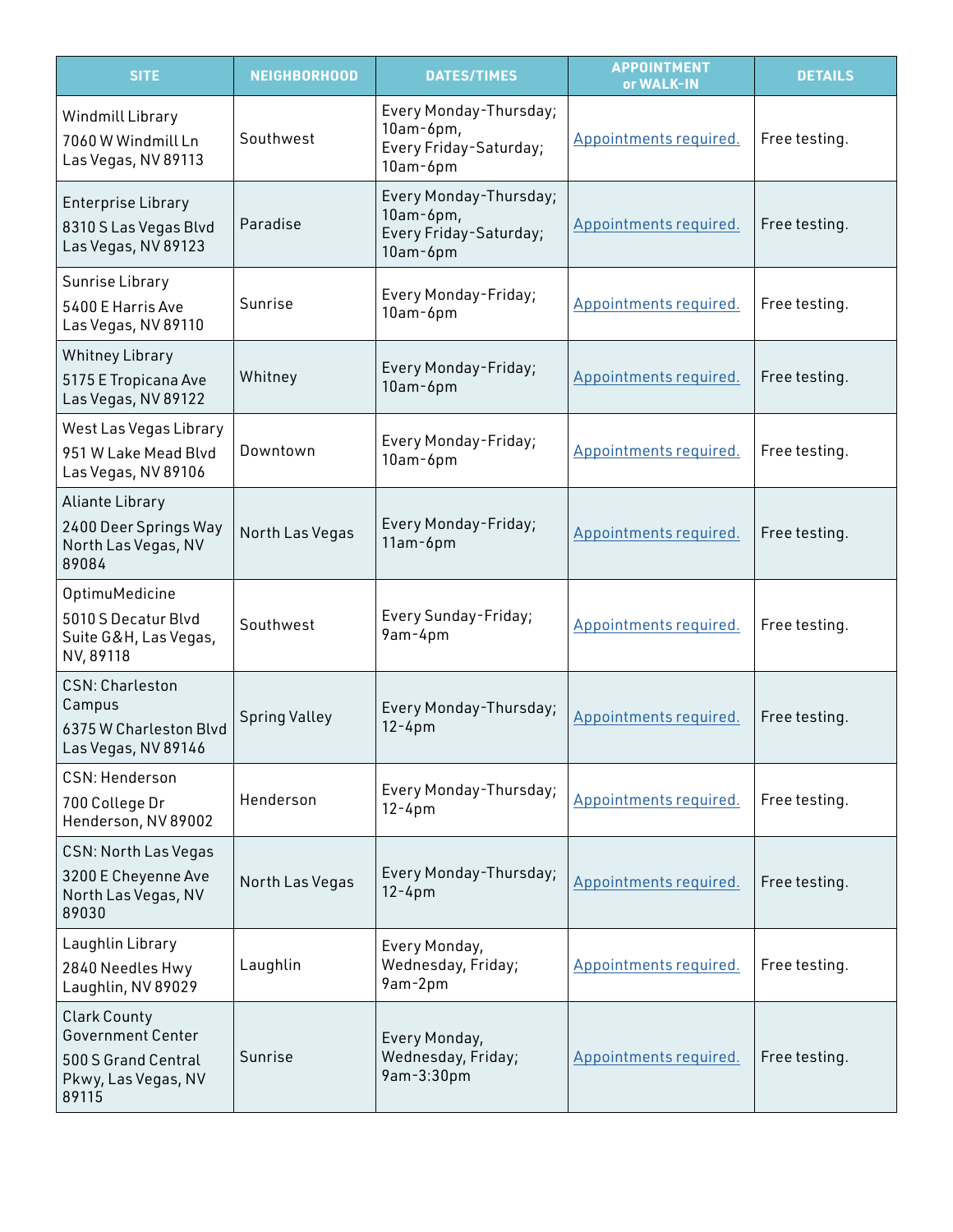| <b>SITE</b>                                                                                              | <b>NEIGHBORHOOD</b> | <b>DATES/TIMES</b>                                                   | <b>APPOINTMENT</b><br>or WALK-IN | <b>DETAILS</b> |
|----------------------------------------------------------------------------------------------------------|---------------------|----------------------------------------------------------------------|----------------------------------|----------------|
| Centennial Hills Library<br>6711 N Buffalo Dr<br>Las Vegas, NV 89131                                     | Centennial          | Every Tuesday and<br>Thursday; 2-4:30pm                              | Appointments required.           | Free testing.  |
| Rainbow Library<br>3150 N Buffalo Dr<br>Las Vegas, NV 89128                                              | Centennial          | Every Tuesday and<br>Thursday; 10am-1pm                              | Appointments required.           | Free testing.  |
| Sandy Valley Library<br>650 W Quartz Ave<br>Sandy Valley, NV 89019                                       | Sandy Valley        | Every Tuesdays and<br>Thursdays; 1-4pm                               | Appointments required.           | Free testing.  |
| <b>Silver Springs</b><br><b>Recreation Center</b><br>1951 Silver Springs<br>Pkwy, Henderson, NV<br>89074 | Henderson           | Every Monday-Friday;<br>$8-4$ pm                                     | Appointments required.           | Free testing.  |
| <b>Downtown Recreation</b><br>Center<br>50 E Van Wagenen St<br>Henderson, NV 89015                       | Henderson           | <b>Every Monday and</b><br>Wednesday; 8am-4pm                        | Appointments required.           | Free testing.  |
| Heritage Park Senior<br>Facility<br>300 S Racetrack Rd<br>Henderson, NV 89015                            | Henderson           | Every Tuesday and<br>Thursday; 8am-3pm                               | Appointments required.           | Free testing.  |
| Anthem Hill Park<br>2256 Reunion Dr<br>Henderson, NV 89052                                               | Henderson           | Every Monday-Friday;<br>8am-3pm                                      | Appointments required.           | Free testing.  |
| <b>Bill and Lillie Heinrich</b><br>YMCA<br>4141 Meadows Ln<br>Las Vegas, NV 89107                        | Downtown            | Every Monday-Friday;<br>8am-6pm<br>Every Saturday-Sunday;<br>8am-4pm | Walk-ins welcome.                | Free testing.  |
| Centennial Hills YMCA<br>6601 N Buffalo Dr<br>Las Vegas, NV 89131                                        | Centennial          | Every Monday-Sunday;<br>8am-4pm                                      | Walk-ins welcome.                | Free testing.  |
| SkyView YMCA<br>3040 E Centennial<br>Pkwy, North Las Vegas,<br>NV89086                                   | North Las Vegas     | Every Monday-Saturday;<br>8am-4pm                                    | Walk-ins welcome.                | Free testing.  |
| West Flamingo Senior<br>Center<br>6255 W Flamingo Rd<br>North Las Vegas, 89086                           | North Las Vegas     | Every Monday-Friday;<br>$12-5pm$                                     | Appointments required.           | Free testing.  |
| <b>Veterans Memorial</b><br><b>Community Center</b><br>101 S Pavilion Center Dr<br>Las Vegas, NV 89144   | Summerlin           | Every Monday-Friday;<br>11am-5pm                                     | Appointments required.           | Free testing.  |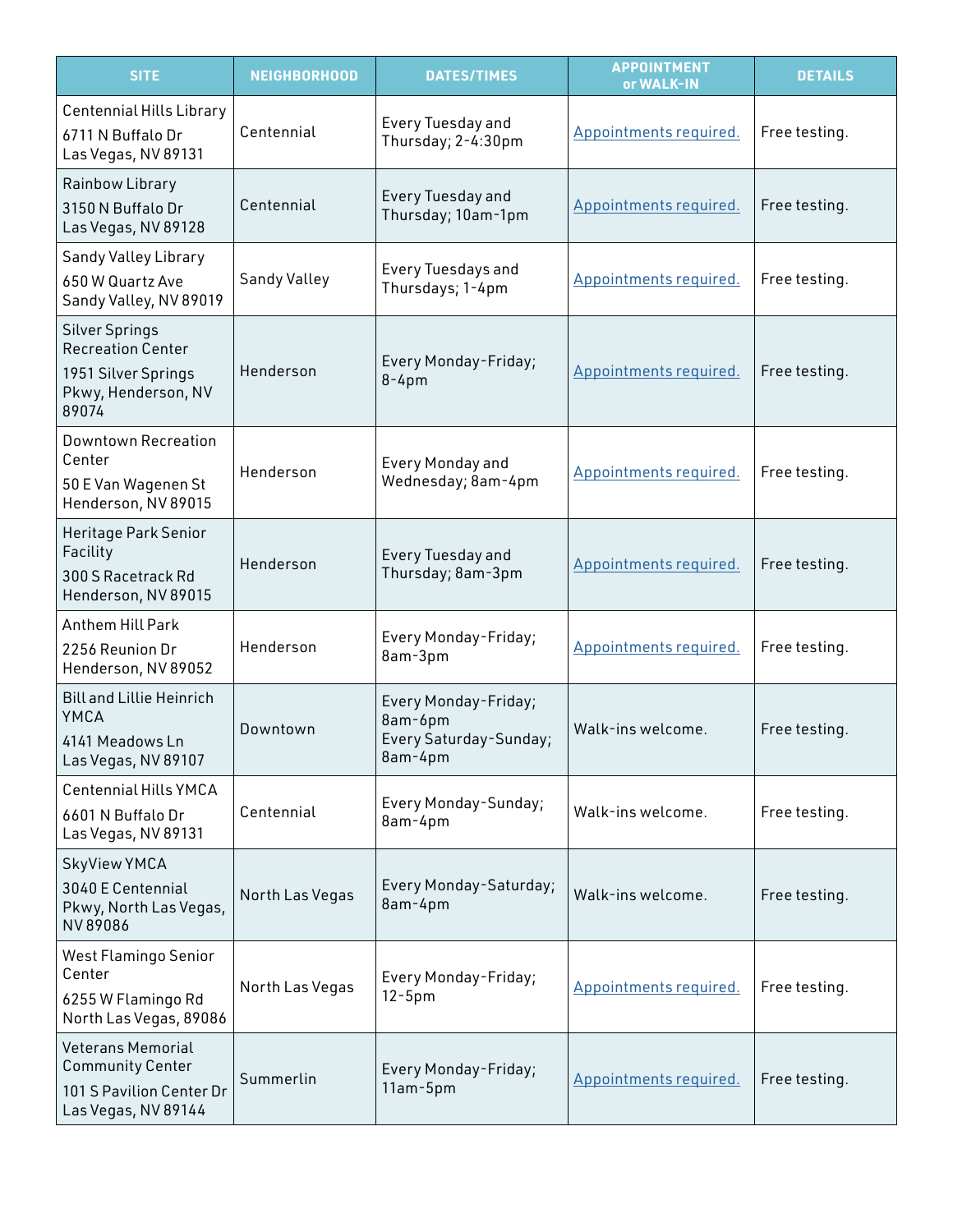| <b>SITE</b>                                                                                                                        | <b>NEIGHBORHOOD</b> | <b>DATES/TIMES</b>                     | <b>APPOINTMENT</b><br>or WALK-IN | <b>DETAILS</b>                               |
|------------------------------------------------------------------------------------------------------------------------------------|---------------------|----------------------------------------|----------------------------------|----------------------------------------------|
| Alexander Library<br>1755 W Alexander Rd<br>North Las Vegas, 89032                                                                 | North Las Vegas     | Every Monday-Friday;<br>$12-6$ pm      | Appointments required.           | Free testing.                                |
| <b>Parkdale Recreation</b><br>Center<br>3200 Ferndale St<br>Las Vegas, NV 89121                                                    | Whitney             | Every Monday-Friday;<br>$12-6$ pm      | Appointments required.           | Free testing.                                |
| <b>Whitney Ranch</b><br><b>Recreational Center</b><br>1575 Galleria Dr<br>Henderson, NV 89014                                      | Henderson           | Every Monday-Sunday;<br>8am-6pm        | Appointments required.           | Free testing.                                |
| <b>Clark County</b><br><b>Community Center</b><br>(Blue van in parking<br>(lot<br>320 N Moapa Valley<br>Blvd, Overton, NV<br>89040 | Overton             | Every Monday and<br>Wednesday; 9am-2pm | Walk-ins welcome.                | Free testing.                                |
| <b>Mexican Consulate</b><br>823 S 6th St. Las Vegas,<br>NV 89101                                                                   | Paradise            | Tuesday, April 19;<br>10am-1pm         | Walk-ins welcome.                | Free testing.<br>At-home tests<br>available. |
| Salvadorian Consulate<br>765 N Nellis Blyd<br>Suite C-5, Las Vegas,<br>NV 89110                                                    | Sunrise             | Friday, April 22; 1-4pm                | Walk-ins welcome.                | Free testing.<br>At-home tests<br>available. |
| City of Las Vegas<br><b>Spring Forward</b><br><b>Wellness Event</b><br>400 Jackson St, Las<br>Vegas, NV 89106                      | Downtown            | Saturday, April 23; 1-4pm              | Walk-ins welcome.                | Free testing.<br>At-home tests<br>available. |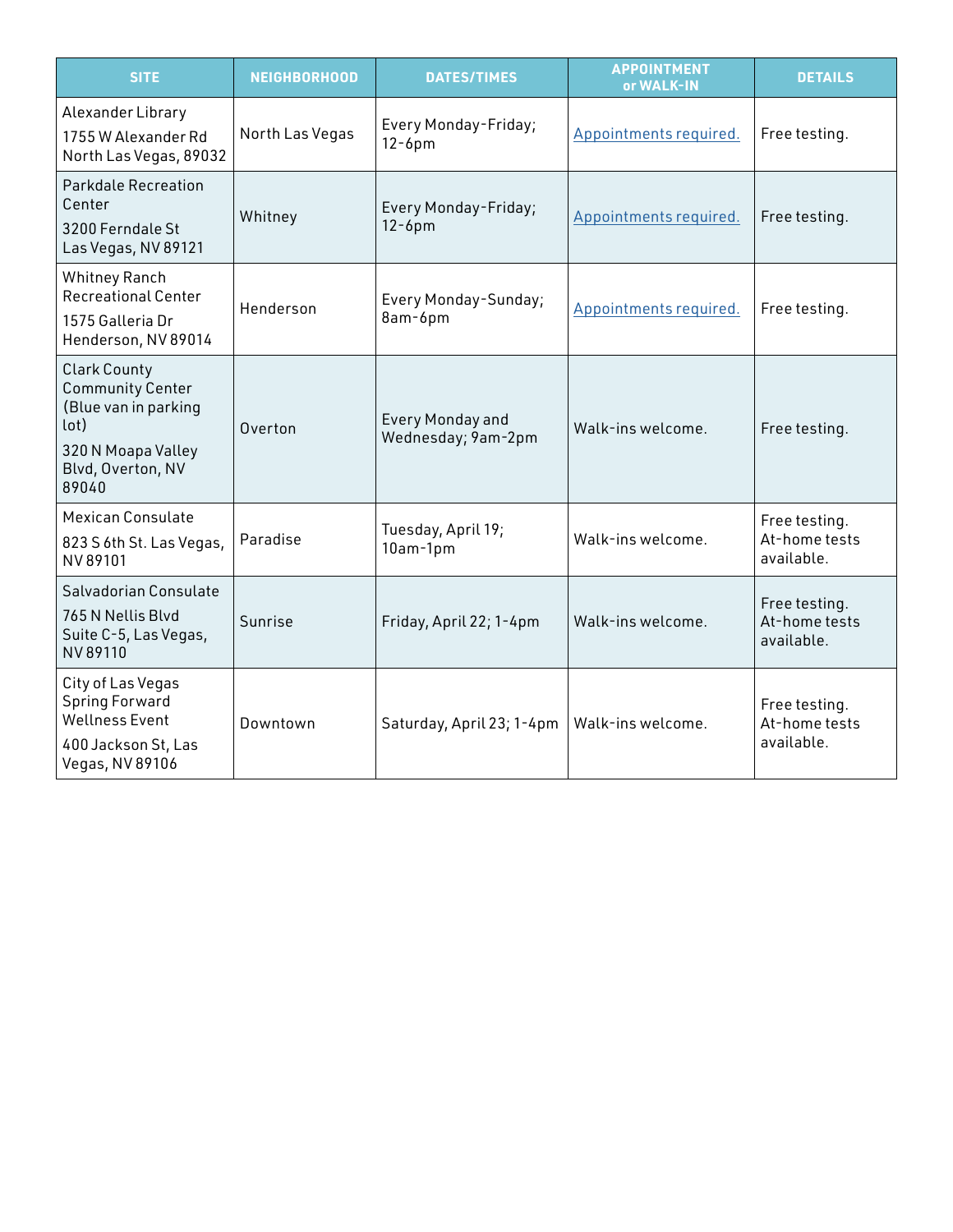## **PHARMACY SITES**

# **These are pharmacy location sites where vaccinations and testing are conducted.**

| <b>SITE</b>                                                              | <b>NEIGHBORHOOD</b>                   | <b>DATES/TIMES</b>                            | <b>APPOINTMENT</b><br>or WALK-IN | <b>DETAILS</b>                               |
|--------------------------------------------------------------------------|---------------------------------------|-----------------------------------------------|----------------------------------|----------------------------------------------|
| Walgreens #6424<br>1360 W. Horizon Ridge<br>Pkwy. Henderson, NV<br>89012 | Green Valley/<br>Henderson/<br>Anthem | Pharmacy hours vary,<br>please check website. | Appointment required.            | Free testing.<br>Vaccines also<br>available. |
| Walgreens #7032<br>2451 Hampton Rd.<br>Henderson, NV 89052               | Green Valley/<br>Henderson/<br>Anthem | Pharmacy hours vary,<br>please check website. | Appointment required.            | Free testing.<br>Vaccines also<br>available. |
| Walgreens #5862<br>401 N. Arroyo Grande<br>Blvd. Henderson, NV<br>89014  | Green Valley/<br>Henderson/<br>Anthem | Pharmacy hours vary,<br>please check website. | Appointment required.            | Free testing.<br>Vaccines also<br>available. |
| Walgreens #5369<br>1500 S. Boulder Hwy.<br>Henderson, NV 89015           | Green Valley/<br>Henderson/<br>Anthem | Pharmacy hours vary,<br>please check website. | Appointment required.            | Free testing.<br>Vaccines also<br>available. |
| Walgreens #12646<br>329 N. Sandhill Blvd.<br>Mesquite, NV 89027          | Mesquite                              | Pharmacy hours vary,<br>please check website. | Appointment required.            | Free testing.<br>Vaccines also<br>available. |
| Walgreens #5619<br>3030 Las Vegas Blvd.<br>North Las Vegas, NV<br>89030  | North Las Vegas                       | Pharmacy hours vary,<br>please check website. | Appointment required.            | Free testing.<br>Vaccines also<br>available. |
| Walgreens #3845<br>2280 Las Vegas Blvd.<br>North Las Vegas, NV<br>89030  | North Las Vegas                       | Pharmacy hours vary,<br>please check website. | Appointment required.            | Free testing.<br>Vaccines also<br>available. |
| Walgreens #4854<br>4771 W. Craig Rd.<br>North Las Vegas, NV<br>89032     | North Las Vegas                       | Pharmacy hours vary,<br>please check website. | Appointment required.            | Free testing.<br>Vaccines also<br>available. |
| Walgreens #5814<br>1445 W. Craig Rd.<br>North Las Vegas, NV<br>89032     | North Las Vegas                       | Pharmacy hours vary,<br>please check website. | Appointment required.            | Free testing.<br>Vaccines also<br>available. |
| Walgreens #5646<br>770 S. Highway 160,<br>Pahrump, NV 89048              | Pahrump                               | Pharmacy hours vary,<br>please check website. | Appointment required.            | Free testing.<br>Vaccines also<br>available. |
| Walgreens #6545<br>11001 S. Eastern Ave.<br>Henderson, NV 89052          | Green Valley/<br>Henderson/<br>Anthem | Pharmacy hours vary,<br>please check website. | Appointment required.            | Free testing.<br>Vaccines also<br>available. |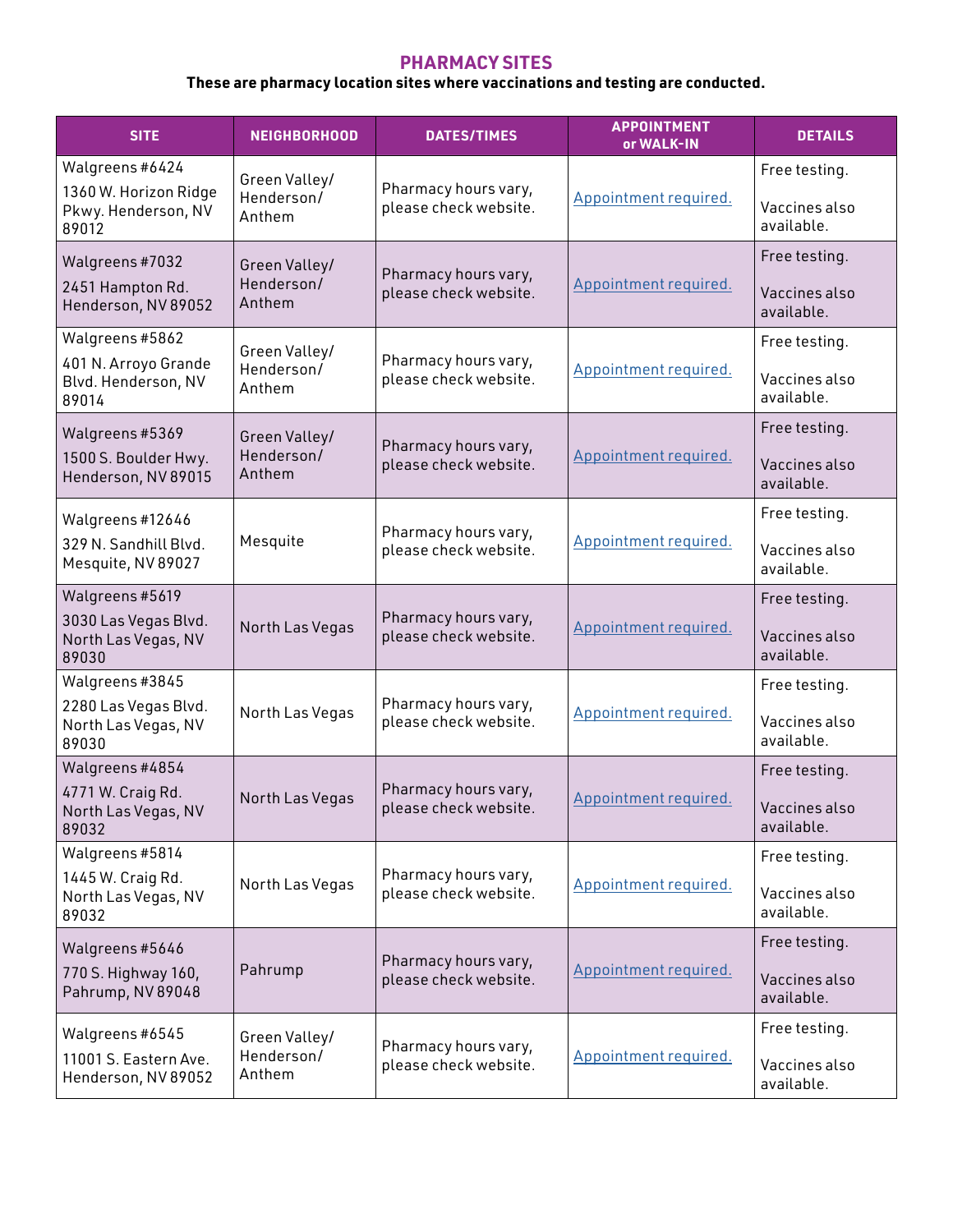| <b>SITE</b>                                            | <b>NEIGHBORHOOD</b>  | <b>DATES/TIMES</b>                            | <b>APPOINTMENT</b><br>or WALK-IN | <b>DETAILS</b>              |
|--------------------------------------------------------|----------------------|-----------------------------------------------|----------------------------------|-----------------------------|
| Walgreens #6615                                        | Green Valley/        |                                               |                                  | Free testing.               |
| 601 S. Green Valley<br>Pkwy. Henderson, NV<br>89052    | Henderson/<br>Anthem | Pharmacy hours vary,<br>please check website. | Appointment required.            | Vaccines also<br>available. |
| Walgreens #3871                                        | Green Valley/        |                                               |                                  | Free testing.               |
| 1701 N. Green Valley<br>Pkwy. Henderson, NV<br>89074   | Henderson/<br>Anthem | Pharmacy hours vary,<br>please check website. | Appointment required.            | Vaccines also<br>available. |
| Walgreens #10190                                       |                      |                                               |                                  | Free testing.               |
| 565 E Centennial Pkwy.<br>North Las Vegas, NV<br>89081 | North Las Vegas      | Pharmacy hours vary,<br>please check website. | Appointment required.            | Vaccines also<br>available. |
| Walgreens #2590                                        |                      |                                               |                                  | Free testing.               |
| 6435 Aliante Pkwy.<br>North Las Vegas, NV<br>89084     | North Las Vegas      | Pharmacy hours vary,<br>please check website. | Appointment required.            | Vaccines also<br>available. |
| Walgreens #10862                                       |                      |                                               |                                  | Free testing.               |
| 2421 E Bonanza Rd. Las<br>Vegas, NV 89101              | Downtown             | Pharmacy hours vary,<br>please check website. | Appointment required.            | Vaccines also<br>available. |
| Walgreens #3873                                        |                      |                                               |                                  | Free testing.               |
| 6865 W. Tropicana Ave.<br>Las Vegas, 89103             | <b>Spring Valley</b> | Pharmacy hours vary,<br>please check website. | Appointment required.            | Vaccines also<br>available. |
| Walgreens #3841                                        |                      |                                               |                                  | Free testing.               |
| 6101 W Lake Mead<br>Blvd. Las Vegas, NV<br>89108       | Centennial           | Pharmacy hours vary,<br>please check website. | Appointment required.            | Vaccines also<br>available. |
| Walgreens #11899                                       |                      |                                               |                                  | Free testing.               |
| 6485 S Fort Apache Rd.<br>Las Vegas, NV 89148          | Southwest            | Pharmacy hours vary,<br>please check website. | Appointment required.            | Vaccines also<br>available. |
| Walgreens #5154                                        |                      |                                               |                                  | Free testing.               |
| 4905 W Tropicana Ave.<br>Las Vegas, NV 89103           | Southwest            | Pharmacy hours vary,<br>please check website. | Appointment required.            | Vaccines also<br>available. |
| Walgreens #21159                                       |                      | Pharmacy hours vary,                          |                                  | Free testing.               |
| 3821 W Flamingo Rd.<br>Las Vegas, NV 89103             | <b>Spring Valley</b> | please check website.                         | Appointment required.            | Vaccines also<br>available. |
| Walgreens #12271                                       |                      |                                               |                                  | Free testing.               |
| 2427 S Las Vegas Blvd.<br>Las Vegas, NV 89104          | Paradise             | Pharmacy hours vary,<br>please check website. | Appointment required.            | Vaccines also<br>available. |
| Walgreens #4106                                        |                      |                                               |                                  | Free testing.               |
| 1101 Las Vegas Blvd.<br>S. Las Vegas, NV 89104         | Downtown             | Pharmacy hours vary,<br>please check website. | Appointment required.            | Vaccines also<br>available. |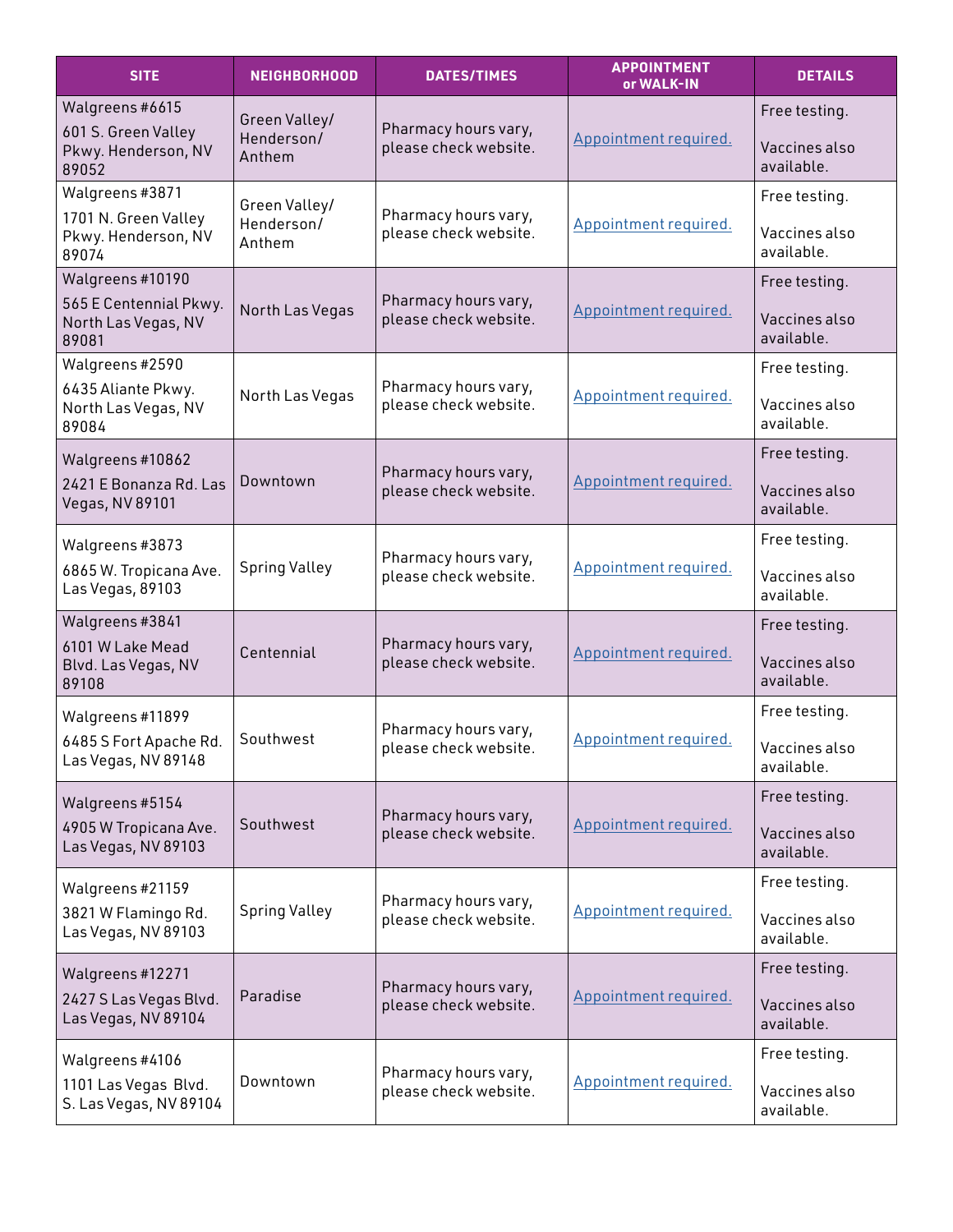| <b>SITE</b>                                        | <b>NEIGHBORHOOD</b> | <b>DATES/TIMES</b>                     | <b>APPOINTMENT</b><br>or WALK-IN | <b>DETAILS</b>              |
|----------------------------------------------------|---------------------|----------------------------------------|----------------------------------|-----------------------------|
| Walgreens #6425                                    |                     | Pharmacy hours vary,                   |                                  | Free testing.               |
| 900 N Rancho Dr.<br>Las Vegas, NV 89106            | Downtown            | please check website.                  | Appointment required.            | Vaccines also<br>available. |
| Walgreens #6227                                    |                     | Pharmacy hours vary,                   |                                  | Free testing.               |
| 451 S Decatur Blvd. Las<br>Vegas, NV 89107         | Downtown            | please check website.                  | Appointment required.            | Vaccines also<br>available. |
| Walgreens #4855                                    |                     | Pharmacy hours vary,                   |                                  | Free testing.               |
| 6001 W Cheyenne Ave.<br>Las Vegas, NV 89108        | Centennial          | please check website.                  | Appointment required.            | Vaccines also<br>available. |
| Walgreens#4086                                     |                     | Pharmacy hours vary,                   |                                  | Free testing.               |
| 4470 E Bonanza Rd. Las<br>Vegas, NV 89110          | Sunrise             | please check website.                  | Appointment required.            | Vaccines also<br>available. |
| Walgreens #10215                                   |                     | Pharmacy hours vary,                   |                                  | Free testing.               |
| 8595 W. Warm Springs<br>Rd. Las Vegas, NV<br>89113 | Southwest           | please check website.                  | Appointment required.            | Vaccines also<br>available. |
| Walgreens #4790                                    |                     | Pharmacy hours vary,                   |                                  | Free testing.               |
| 5082 E Lake Mead Blvd.<br>Las Vegas, NV 89115      | Sunrise             | please check website.                  | Appointment required.            | Vaccines also<br>available. |
| Walgreens #4137                                    |                     | Peccole Ranch/<br>Pharmacy hours vary, |                                  | Free testing.               |
| 9415 W Desert Inn Rd.<br>Las Vegas, NV 89117       | <b>The Lakes</b>    | please check website.                  | Appointment required.            | Vaccines also<br>available. |
| Walgreens #3872<br>8633 W Charleston               | Peccole Ranch/      | Pharmacy hours vary,                   |                                  | Free testing.               |
| Blvd. Las Vegas, NV<br>89117                       | The Lakes           | please check website.                  | Appointment required.            | Vaccines also<br>available. |
| Walgreens #3843                                    |                     | Pharmacy hours vary,                   |                                  | Free testing.               |
| 2995 E Flamingo Rd.<br>Las Vegas, NV 89121         | Whitney             | please check website.                  | Appointment required.            | Vaccines also<br>available. |
| Walgreens #4579                                    |                     | Pharmacy hours vary,                   |                                  | Free testing.               |
| 2400 E Tropicana Ave.<br>Las Vegas, NV 89121       | Paradise            | please check website.                  | Appointment required.            | Vaccines also<br>available. |
| Walgreens #4856                                    |                     | Pharmacy hours vary,                   |                                  | Free testing.               |
| 3400 Boulder Hwy. Las<br>Vegas, NV 89121           | Downtown            | please check website.                  | Appointment required.            | Vaccines also<br>available. |
| Walgreens #6311                                    |                     | Pharmacy hours vary,                   |                                  | Free testing.               |
| 3808 E Tropicana Ave.<br>Las Vegas, NV 89121       | Whitney             | please check website.                  | Appointment required.            | Vaccines also<br>available. |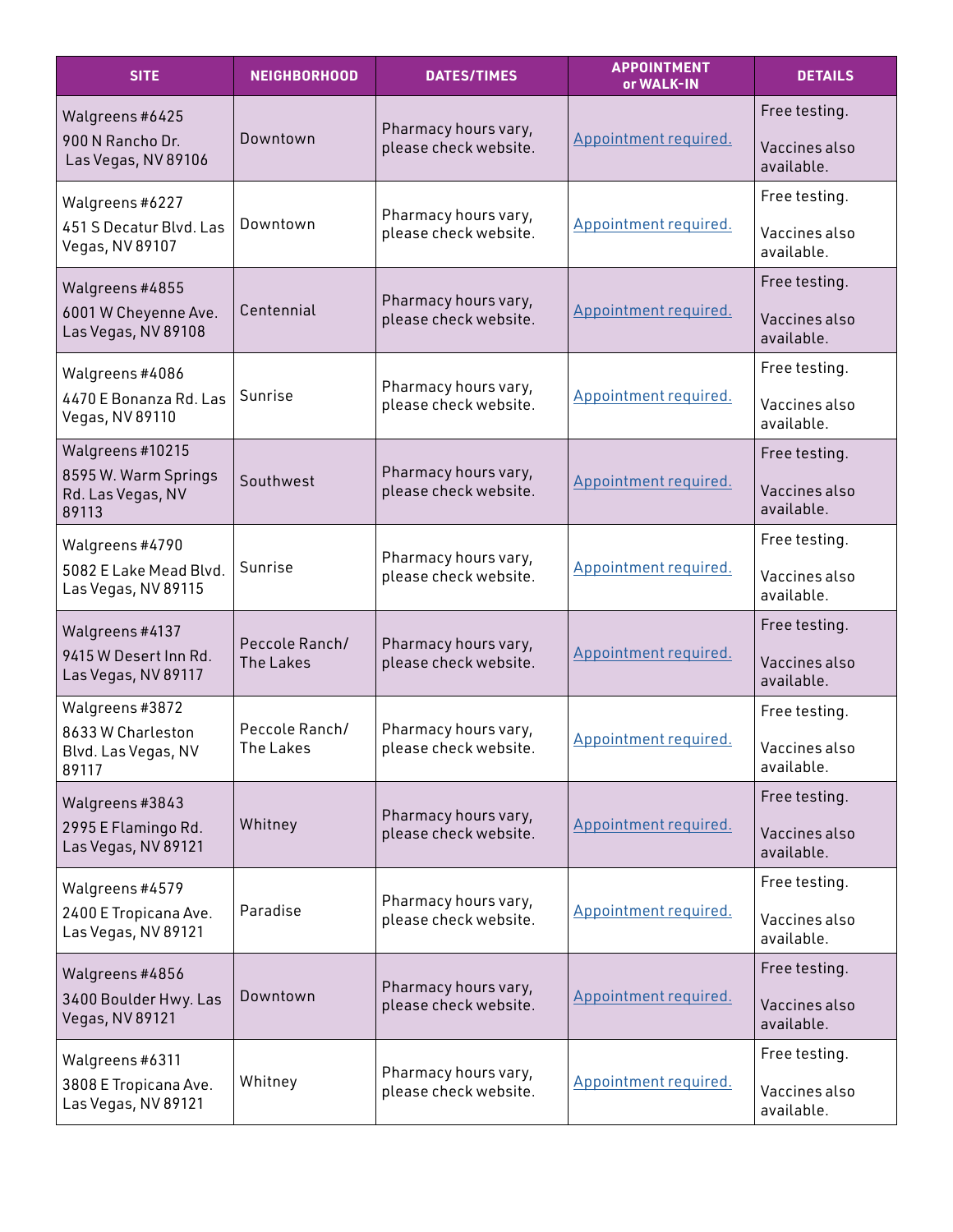| <b>SITE</b>                                      | <b>NEIGHBORHOOD</b> | <b>DATES/TIMES</b>                            | <b>APPOINTMENT</b><br>or WALK-IN | <b>DETAILS</b>              |
|--------------------------------------------------|---------------------|-----------------------------------------------|----------------------------------|-----------------------------|
| Walgreens #4433                                  |                     | Pharmacy hours vary,                          |                                  | Free testing.               |
| 4895 Boulder Hwy.<br>Las Vegas, NV 89121         | Whitney             | please check website.                         | Appointment required.            | Vaccines also<br>available. |
| Walgreens #3842                                  |                     | Pharmacy hours vary,                          |                                  | Free testing.               |
| 2389 E Windmill Ln. Las<br>Vegas, NV 89123       | Paradise            | please check website.                         | Appointment required.            | Vaccines also<br>available. |
| Walgreens #5015                                  |                     | Pharmacy hours vary,                          |                                  | Free testing.               |
| 9305 S Eastern Ave. Las<br>Vegas, NV 89123       | Paradise            | please check website.                         | Appointment required.            | Vaccines also<br>available. |
| Walgreens #3922                                  |                     | Pharmacy hours vary,                          |                                  | Free testing.               |
| 7599 W Lake Mead<br>Blvd. Las Vegas, NV<br>89128 | Centennial          | please check website.                         | Appointment required.            | Vaccines also<br>available. |
| Walgreens #4197                                  |                     | Pharmacy hours vary,                          |                                  | Free testing.               |
| 8500 W Cheyenne Ave.<br>Las Vegas, NV 89129      | Centennial          | please check website.                         | Appointment required.            | Vaccines also<br>available. |
| Walgreens #6310                                  |                     |                                               |                                  | Free testing.               |
| 6820 W Ann Rd.<br>Las Vegas, NV 89130            | Centennial          | Pharmacy hours vary,<br>please check website. | Appointment required.            | Vaccines also<br>available. |
| Walgreens #10783                                 |                     | Pharmacy hours vary,                          |                                  | Free testing.               |
| 6495 N Decatur Blvd.<br>Las Vegas, NV 89131      | Centennial          | please check website.                         | Appointment required.            | Vaccines also<br>available. |
| Walgreens #7864                                  |                     | Pharmacy hours vary,                          |                                  | Free testing.               |
| 7755 N Durango Dr. Las<br>Vegas, NV 89131        | Centennial          | please check website.                         | Appointment required.            | Vaccines also<br>available. |
| Walgreens #4242<br>9420 W Lake Mead              |                     | Pharmacy hours vary,                          |                                  | Free testing.               |
| Blvd. Las Vegas, NV<br>89134                     | Summerlin           | please check website.                         | Appointment required.            | Vaccines also<br>available. |
| Walgreens #11766                                 |                     | Pharmacy hours vary,                          |                                  | Free testing.               |
| 4930 Blue Diamond Rd.<br>Las Vegas, NV 89139     | Southwest           | please check website.                         | Appointment required.            | Vaccines also<br>available. |
| Walgreens #2598                                  |                     | Pharmacy hours vary,                          |                                  | Free testing.               |
| 7685 S Rainbow Blvd.<br>Las Vegas, NV 89139      | Southwest           | please check website.                         | Appointment required.            | Vaccines also<br>available. |
| Walgreens #7841<br>10510 Southern                |                     | Pharmacy hours vary,                          |                                  | Free testing.               |
| Highlands Pkwy. Las<br>Vegas, NV 89141           | Southwest           | please check website.                         | Appointment required.            | Vaccines also<br>available. |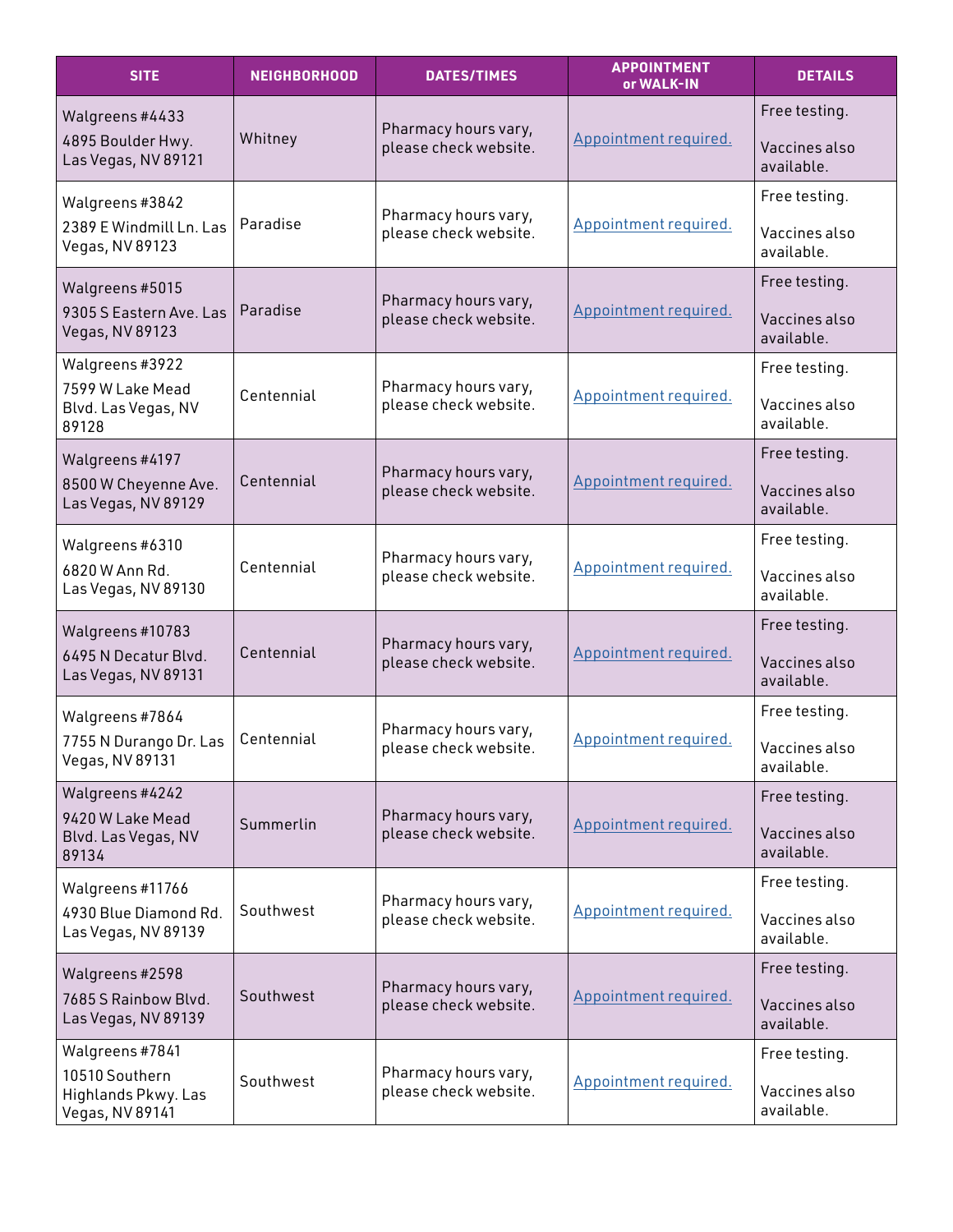| <b>SITE</b>                                                                   | NEIGHBORHOOD         | <b>DATES/TIMES</b>                            | <b>APPOINTMENT</b><br>or WALK-IN | <b>DETAILS</b>              |
|-------------------------------------------------------------------------------|----------------------|-----------------------------------------------|----------------------------------|-----------------------------|
| Walgreens #3844                                                               |                      | Pharmacy hours vary,                          |                                  | Free testing.               |
| 5011 E Sahara Ave. Las<br>Vegas, NV 89142                                     | Sunrise              | please check website.                         | Appointment required.            | Vaccines also<br>available. |
| Walgreens #3915                                                               |                      | Pharmacy hours vary,                          |                                  | Free testing.               |
| 6401 W Charleston<br>Blvd. Las Vegas, NV<br>89146                             | <b>Spring Valley</b> | please check website.                         | Appointment required.            | Vaccines also<br>available. |
| Walgreens #5014                                                               |                      | Pharmacy hours vary,                          |                                  | Free testing.               |
| 7845 W Flamingo Rd.<br>Las Vegas, NV 89147                                    | <b>Spring Valley</b> | please check website.                         | Appointment required.            | Vaccines also<br>available. |
| Walgreens #7450                                                               |                      | Pharmacy hours vary,                          |                                  | Free testing.               |
| 4875 S Fort Apache Rd.<br>Las Vegas, NV 89147                                 | Southwest            | please check website.                         | Appointment required.            | Vaccines also<br>available. |
| Walgreens #12539                                                              |                      |                                               |                                  | Free testing.               |
| 6825 N Durango Dr.<br>Las Vegas, NV 89149                                     | Centennial           | Pharmacy hours vary,<br>please check website. | Appointment required.            | Vaccines also<br>available. |
| Walgreens #10782                                                              |                      |                                               |                                  | Free testing.               |
| 5610 Centennial Center<br>Blvd. Las Vegas, NV<br>89149                        | Centennial           | Pharmacy hours vary,<br>please check website. | Appointment required.            | Vaccines also<br>available. |
| Walgreens #5570                                                               |                      | Pharmacy hours vary,                          |                                  | Free testing.               |
| 6650 E Lake Mead Blvd.<br>Las Vegas, NV 89156                                 | Sunrise              | please check website.                         | Appointment required.            | Vaccines also<br>available. |
| Walgreens #11206                                                              |                      | Pharmacy hours vary,                          |                                  | Free testing.               |
| 8582 Blue Diamond<br>Rd.Las Vegas, NV<br>89178                                | Southwest            | please check website.                         | Appointment required.            | Vaccines also<br>available. |
| Walgreens #5479                                                               | Green Valley/        |                                               |                                  | Free testing.               |
| 385 E Silverado Ranch<br>Blvd. Las Vegas, NV<br>89183                         | Henderson/<br>Anthem | Pharmacy hours vary,<br>please check website. | Appointment required.            | Vaccines also<br>available. |
| Walmart Neighborhood<br>Market #5306                                          |                      |                                               |                                  |                             |
| 5545 Simmons St.<br>North Las Vegas, NV<br>89031                              | North Las Vegas      | 7 days a week;<br>9am-4pm                     | Appointment required.            | Vaccines also<br>available. |
| Walmart Neighborhood<br>Market #4339<br>5940 Losee Rd.<br>Las Vegas, NV 89081 | North Las Vegas      | 7 days a week;<br>9am-4pm                     | Appointment required.            | Vaccines also<br>available. |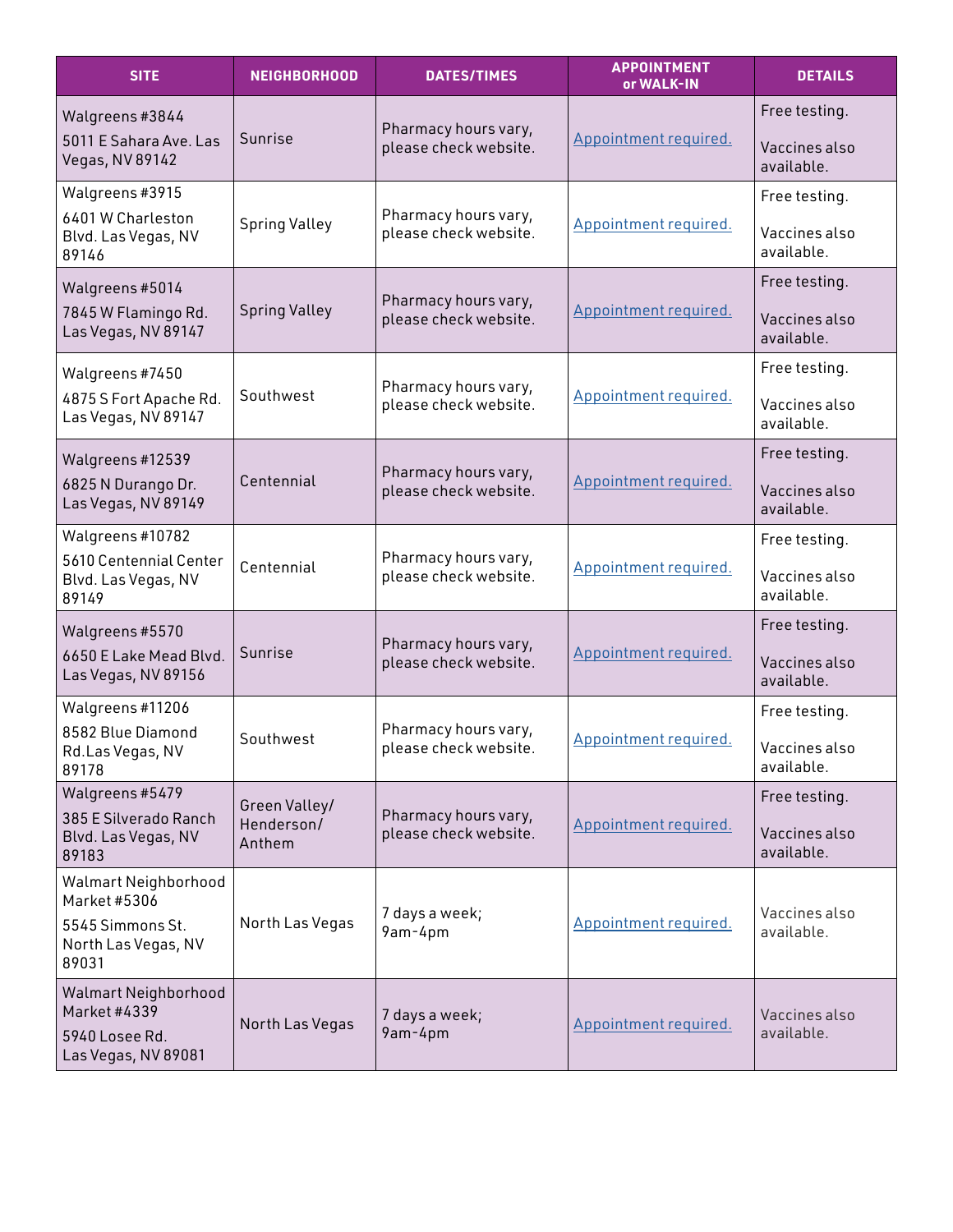| <b>SITE</b>                                                                         | <b>NEIGHBORHOOD</b> | <b>DATES/TIMES</b>        | <b>APPOINTMENT</b><br>or WALK-IN | <b>DETAILS</b>              |
|-------------------------------------------------------------------------------------|---------------------|---------------------------|----------------------------------|-----------------------------|
| Walmart Neighborhood<br>Market #5259                                                |                     | 7 days a week;            |                                  | Vaccines also               |
| 6151 W. Lake Mead<br>Blvd. Las Vegas, NV<br>89108                                   | Centennial          | 9am-4pm                   | Appointment required.            | available.                  |
| Walmart Neighborhood<br>Market #3356<br>7445 S. Easter Ave. Las<br>Vegas, NV, 89124 | Enterprise          | 7 days a week;<br>9am-4pm | Appointment required.            | Vaccines also<br>available. |
| Walmart Neighborhood<br>Market #5269                                                |                     |                           |                                  |                             |
| 490 E. Silverado Ranch<br>Blvd. Las Vegas, NV<br>89183                              | Paradise            | 7 days a week;<br>9am-4pm | Appointment required.            | Vaccines also<br>available. |